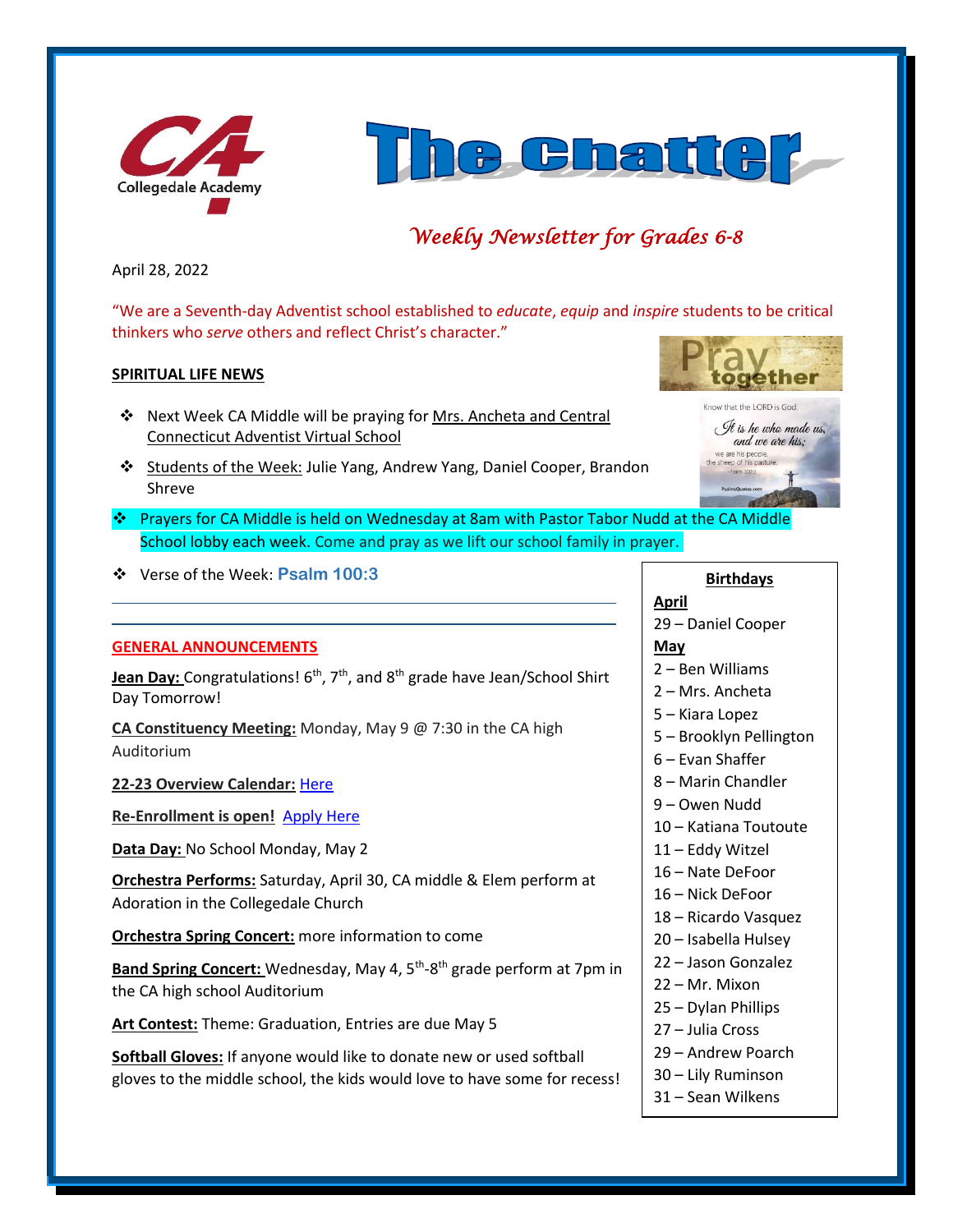**Early Childhood Education Center:** Summer Program (see attachment for more information)

**Basketball Camp:** Girls' Basketball June 13-17 More info to come!

**Soccer Camp:** We are excited to offer the summer soccer camp again this year! The camp will be June 20-24 and is for boys and girls who will be in 6th-12 grade next year. Early registration is the month of April (\$175). Then May 1-June 10 the regular registration price is \$200 for the week. We are offering a sibling discount which is \$25 per child. Please see the attached poster for more information. There are limited spots so if you'd like to register, please [complete this form](https://forms.gle/cvV8zJutoMjgpXwMA) as soon as possible to secure a spot. We will let you know if you are on the waiting list.

## **SUMMER SCHOOL @ CA 2022**

Algebra I will be taught this summer by Mr. Sinigaglio. May 25-July 1, 8 am to 12:10pm each weekday excluding Memorial Day. Cost is \$615.00. A non-refundable deposit of \$200 is due by May 11, 2022. Each student interested in taking this class must have a teacher recommendation sent to Mr. Sinigaglio. Recommendations should come from the current eighth grade math teacher and can be emailed or phoned in - [bsinigaglio@collegedaleacademy.com](mailto:bsinigaglio@collegedaleacademy.com) or 303.915.1515. Please note this is an accelerated class primarily intended for rising freshmen.

**Orchestra Performances**: April 30th Adoration at Collegedale Church; May 5 Spring Concert. More details to come!

**Uniform Shop Announcement**: This year is the last year to wear any uniform top and bottoms with the AWS or CAMS logo. Starting next school year, 2022-2023, the only logo allowed will be the CA logo. We have an amazing opportunity to be partnering with Nica Ministries to donate ALL our old uniforms for a school in Nicaragua. We can start taking your outgrown AWS and CAMS uniforms at the Elementary Uniform Shop. We will also have a mass drop off after school ends this year. Dates and times for that drop off to be determined. Please see the attached flyer for more details on what needs the Nica Ministries have. Thank you, Home and School

### **WELLkids at Southern**

Keep your kids moving and exploring the great outdoors this summer with "WELLkids in the Wild," a summer day camp program for kids at Southern Adventist University. Each week-long session offers outdoor adventures facilitated by Southern's Adventure Programming staff. Activities include rock climbing, hiking, canoeing, ropes course, caving, rafting, and more. Available June 20 - 24, July 5 - 8, July 11 – 15 for ages 10-16. Spots are limited, so don't wait! More information and registration is available at [www.southern.edu/wellkids.](http://www.southern.edu/wellkids)

### **PRINCIPAL'S LUNCH**

Wednesday, May 4

Tyler Rawson, Wesley Smith, Wyatt Fisher, Xavier Hunter, Yara Soares, Brian Li, Zion Pena, Andrew Yang, Julie Yang, Lily Ruminson

*Cheese Pizza will be provided along with other snacks. Please let us know two days ahead if your child has any allergies!*



## **HOT LUNCHES – Schedule A**

Kim Lighthall is our Lunch Coordinator. You may email her a[t klighthall@collegedaleacademy.com](mailto:klighthall@collegedaleacademy.com) for any lunch account information.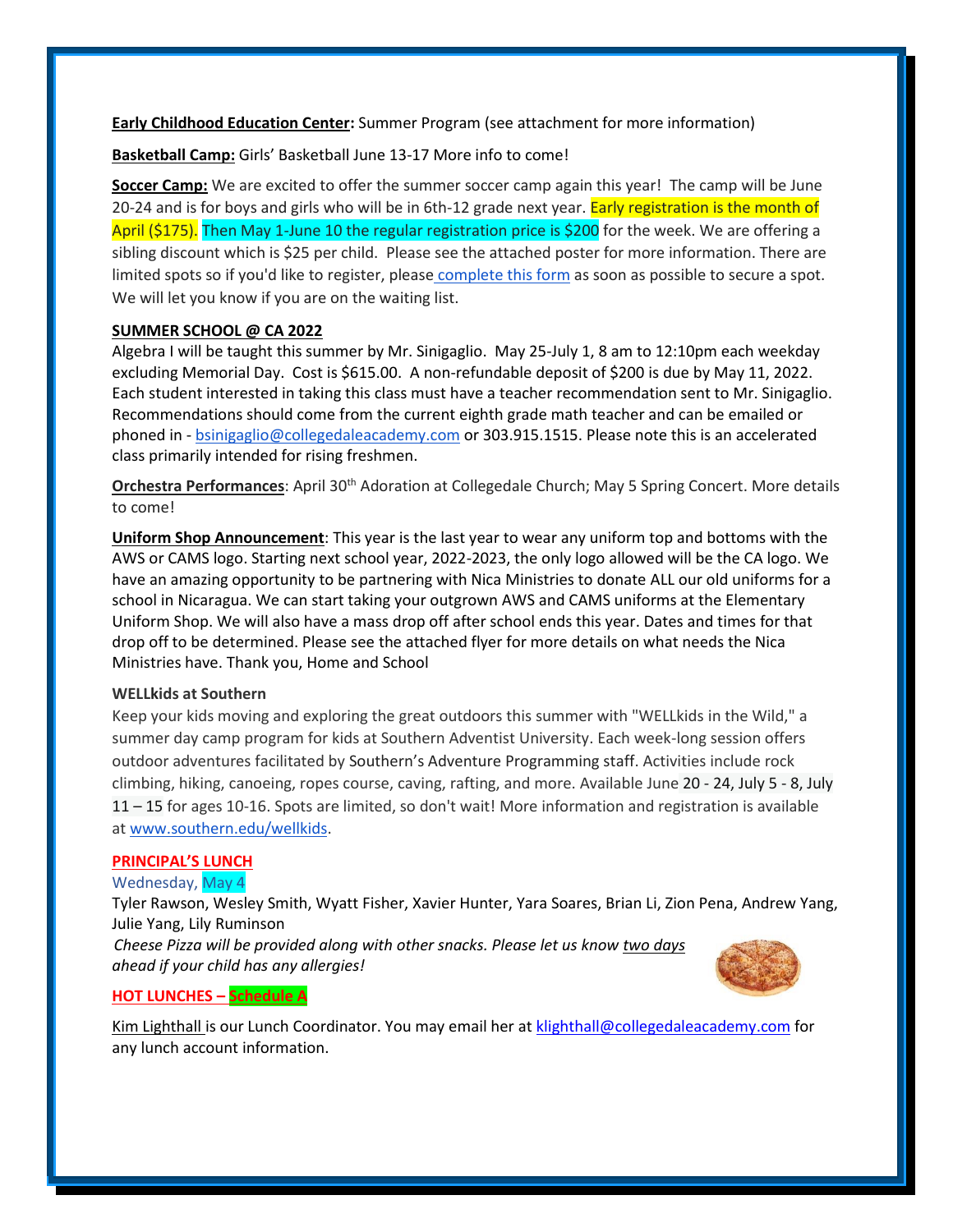Meal Schedule Week A: Monday – Hotdog  $&$  Fruit Tuesday – Bean Burritos & Fruit Wednesday – Pizza Thursday – Spaghetti w/Broccoli Friday – Hoagie w/cheese & Fruit



Meal Schedule Week B: Monday – Mac n Cheese / Nuggets Tuesday – Bean Burritos & Fruit Wednesday – Pizza Thursday – Fettuccine w/Broccoli Friday – Griller w/cheese & Fruit

## **ATHLETICS**

**Sports** – Coach Jeff Morris – [jmorris@collegedaleacademy.com](mailto:jmorris@collegedaleacademy.com)

[Volleyball Schedule](https://www.collegedaleacademy.com/wp-content/uploads/2022/02/2022-Volleyball-schedule.pdf) [Volleyball Teams](https://www.collegedaleacademy.com/wp-content/uploads/2022/02/2021-2022-Volleyball-Teams-1.pdf) [Golf Schedule](https://www.collegedaleacademy.com/wp-content/uploads/2022/03/2022-ISC-Golf-Schedule.pdf)

## **MUSIC**

**Caroliers and Handbells –** Holly Greer – [hgreer@collegedaleacademy.com](mailto:hgreer@collegedaleacademy.com)

**Orchestra –** Tami King – [tking@collegedaleacademy.com](mailto:tking@collegedaleacademy.com)

**Band –** Greg Lindquist - [glindquist@collegedaleacademy.com](mailto:glindquist@collegedaleacademy.com)

## **HOME & SCHOOL**

**Kasi Schreader –** [kschreader@collegedaleacademy.com](mailto:kschreader@collegedaleacademy.com) **Kristi West –** [mrskwest2006@gmail.com](mailto:mrskwest2006@gmail.com)

**CA Car Magnets and Stickers** are available for purchase at the front office. Magnets: \$5.00; Stickers: \$2.00 (cash or check please)

**Support Collegedale Academy when you shop at Amazon!**

## **CA MIDDLE ASSISTANT REGISTRAR**

Please contact us with any questions: Early Childhood (starting at age 3) – Grade 5: Phone 423.396.2122 or email: hhoffman@collegedaleacademy.com Grades 6-8: 423.396.3020 or email: dreed@collegedaleacademy.com Grades 9-12: 423.396.2124 or email: registrar@collegedaleacademy.com

## **SCHOOL COUNSELOR**

Amanda Ancheta - [aancheta@collegedaleacademy.com](mailto:aancheta@collegedaleacademy.com)

**CALENDARS** 2021-2022 [Overview Calendar](https://www.collegedaleacademy.com/wp-content/uploads/2021/07/2021-22-Overview-Calendar-middle.pdf)

<https://www.collegedaleacademy.com/cams-calendar/> *Visit our website* [collegedaleacademy.com](https://www.collegedaleacademy.com/) *for more information such as our school calendar, announcements, forms, and other resources.*



<https://www.collegedaleacademy.com/cams-newsletter/>